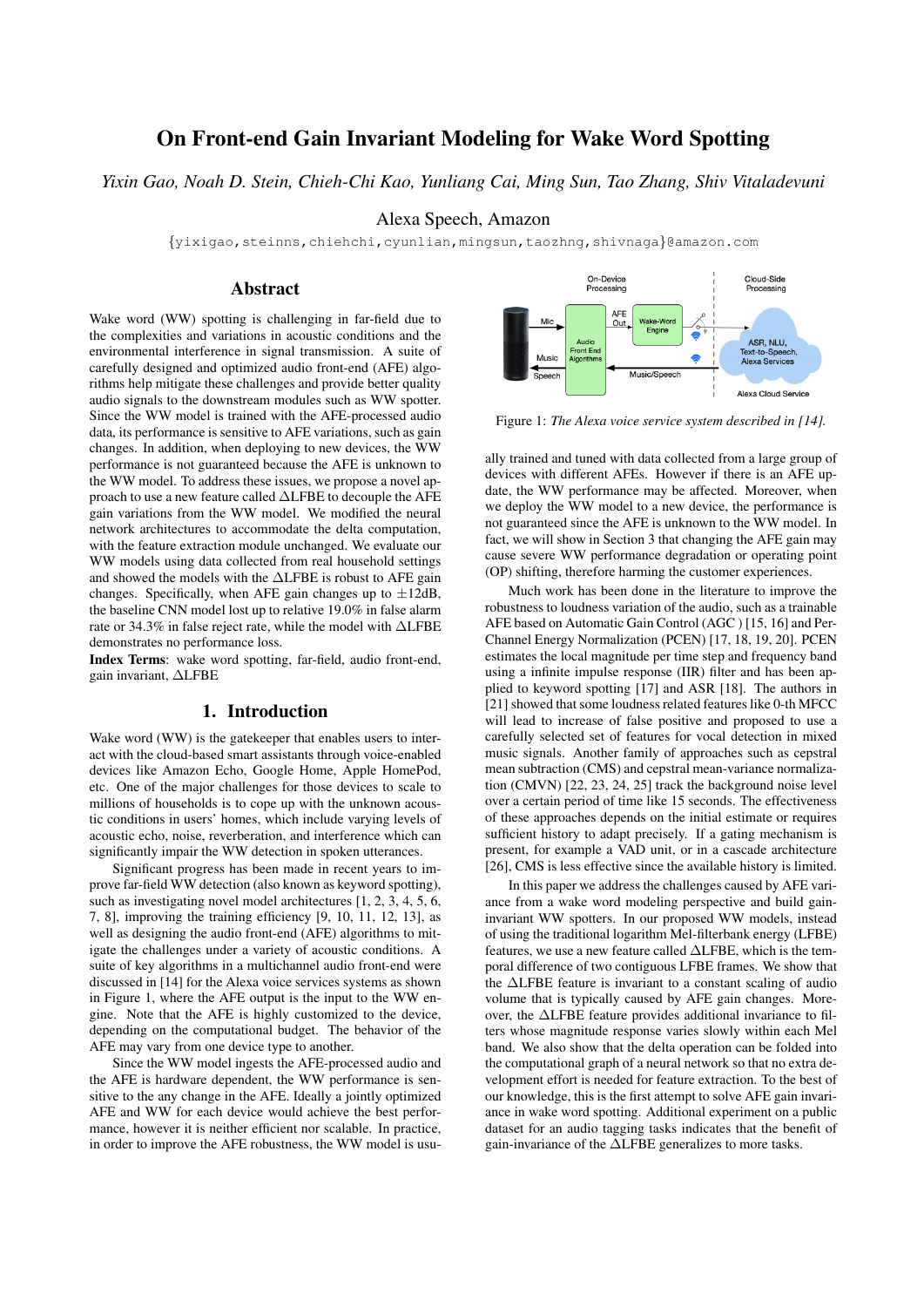# 2. Method

# 2.1. The ∆LFBE feature

The logarithmic Mel-filterbank energy (LFBE) feature can be computed as:

$$
LFBE_i(x) = \log m_i^T \|\mathcal{F}(w \odot x)\|^2, \tag{1}
$$

where  $LFBE<sub>i</sub>(x)$  denotes the *i*th LFBE band of a signal frame x,  $m_i$  denotes the *i*th Mel filter,  $\mathcal F$  denotes the Fourier transform,  $w \odot x$  denotes an analysis window function w elementwise multiplied by the signal  $x$ , and the squared modulus is applied element-wise.

Assuming that the changes in the AFE gain scaled the volume level of the audio signal by a multiplicative constant  $c$ , then

$$
LFBE_i(cx) = \log m_i^T ||\mathcal{F}(w \odot cx)||^2
$$
  
=  $\log m_i^T |c|^2 ||\mathcal{F}(w \odot x)||^2$   
=  $\log |c|^2 m_i^T ||\mathcal{F}(w \odot x)||^2$   
=  $2 \log |c| + LFBE_i(x).$  (2)

Therefore changing the volume of audio corresponds to adding a constant to all of the LFBE frames.

The ∆LFBE computes the pairwise difference between two contiguous LFBE frames, i.e.  $\Delta LFBE(x) = LFBE(x(t))$  –  $LF BE(x(t - 1))$ . Therefore the constant get canceled, i.e.  $\Delta LFBE(cx) = \Delta LFBE(x).$ 

In addition, if a filter h satisfies  $|\mathcal{F}(h)| \approx c_i$  over the *i*th Mel band, then  $LFBE_i(h*x) \approx 2 \log |c_i| + LFBE_i(x)$ . This means the per-Mel-band approximate scaling factor  $c_i$  will get canceled by the difference. Therefore the ∆LFBE is approximately invariant to filters whose magnitude response varies slowly within each Mel band.

#### 2.2. Implementation

Rather than modifying the feature extraction module to perform the delta operation, we propose two approaches to implemented it in a neural network (NN). The delta operation can either be implemented explicitly as a fixed layer, or implicitly by folding it into the first layer as a constraint. Both approaches apply to architectures such as CNN or fully-connected DNN.

For conventional 2D inputs , the delta operation is equivalent to convolving the input with a filter of size  $2 \times 1 \times 1$ , where the dimensions correspond to time, frequency and channel. The filter weights are  $[-1, 1]$ , which means taking the difference along the time dimension. In training, this layer can be set as frozen during training to preserve the temporal delta operation.

For flattened inputs, applying the temporal delta operation is a sparse linear transformation which can be folded into the first layer. Let the receptive field contain  $n$  frames of LFBE feature. Considering a vector composed of the ith LFBE-band coefficients from all the frames in the context window, i.e.  $x^i =$  $[x_1^i, x_2^i, ..., x_n^i]^T$ , taking the temporal delta can be viewed as multiplying a sparse matrix  $\bar{D}$ :

$$
\bar{D}\mathbf{x}^{i} = \begin{bmatrix} -1 & 1 & & & \\ & -1 & 1 & & \\ & & \cdots & \cdots & \\ & & & -1 & 1 \end{bmatrix} \begin{bmatrix} x_{1}^{i} \\ x_{2}^{i} \\ \vdots \\ x_{n}^{i} \end{bmatrix}
$$
 (3)

For the LFBE coefficients of all of the L bands, the temporal delta transformation can be written as

$$
\mathbf{D} = \begin{bmatrix} \bar{D} & & & \\ & \bar{D} & & \\ & & \ddots & \\ & & & \bar{D} \end{bmatrix}_{(n-1)L \times nL} \tag{4}
$$

Let  $\mathbf{W}_{R\times(n-1)L}$  denote the first layer weight matrix where  $R$  is the number of nodes in the first hidden layer. Let  $V_{R\times nL}$  = WD be the equivalent first layer weight matrix combined with the temporal delta operation. Considering the *r*th row of **W**, which can be written as  $\mathbf{w}_r = [\mathbf{w}_r^1, \mathbf{w}_r^2, ..., \mathbf{w}_r^L]$ , where  $\mathbf{w}_r^i = [w_{r,1}^i, w_{r,2}^i, ..., w_{r,n-1}^i], i = 1, 2, ..., L$ , then

$$
\mathbf{w}_r \mathbf{D} = \left[ \mathbf{w}_r^1 \bar{D}, \mathbf{w}_r^2 \bar{D}, \dots, \mathbf{w}_r^L \bar{D} \right]
$$
  
=  $\left[ \dots, -w_{r,1}^i, w_{r,1}^i - w_{r,2}^i, \dots, w_{r,n-2}^i - w_{r,n-1}^i, w_{r,n-1}^i, \dots \right]$  (5)

Notice that for each Mel band  $i$ , the sum is

 $-w_{r1}^i + w_{r1}^i - w_{r2}^i + ... + w_{r,n-2}^i - w_{r,n-1}^i + w_{r,n-1}^i = 0.$  (6)

This means the temporal delta operation requires the per-Melband (row-block-wise) zero-sum constraint on rows of the first layer weight matrix  $V$ . Conversely, a matrix  $V$  satisfying (6) can be factored into  $\bf{WD}$  where  $\bf{D}$  is in the form of (4). Therefore ∆LFBE for flattened input can be implemented by adding a kernel constraint of per-Mel-band mean-subtraction on the rows of the first layer weight matrix V.

### 2.3. Relation to other work

The spectral delta features are commonly used as supporting features such as in MFCC for speech recognition tasks, as well as the only input for RNN-based musical onset detection tasks [27]. The ∆LFBE is a type of first-order spectral delta feature applied to LFBE. Our implementation simply embeds the delta operation into the computational graph of a neural network, therefore it is compatible with existing WW systems.

The 2D ∆LFBE can be viewed as a special case of zero-mean convolution [28] with per-Mel-band zero-mean constraints. In the general zero-mean convolution, since the filter covers a local time-frequency tile, it can cancel the constant gain change as in (2), however it will not cancel the per-Mel-band scaling changes. On the contrary, the ∆LFBE is invariant to the per-Mel-band scaling.

# 3. Experiments

#### 3.1. Model Architectures

The wake word spotting system in this paper is composed of three main components: neural network, posterior smoothing and peak detection, as shown in Figure 2. We experiment with two types of WW model architectures: fully-connected DNN and CNN, represented for low- and mid- computational budgets. Table 1 summarizes the two model architectures for WW spotting, where "f" denotes the fully-connected layer and "c" denotes the convolution layer.



Figure 2: *The WW Spotter*

Table 1: *Summary of WW Model Architectures*

|            | Type Layers $#Par$ $#Mul$ |           | Input           | Smoothing  |
|------------|---------------------------|-----------|-----------------|------------|
| <b>DNN</b> | 6f.                       | 222K 222K | 540             | <b>WMA</b> |
| <b>CNN</b> | 5c3f                      | 5.6M      | $6.7M$ $64x100$ | <b>EMA</b> |

For decoding, the posteriors corresponding to the WW are first smoothed by a windowed moving average (WMA) or exponential moving average (EMA), then a thresholding with peakdetection algorithm is applied to infer the WW hypothesis.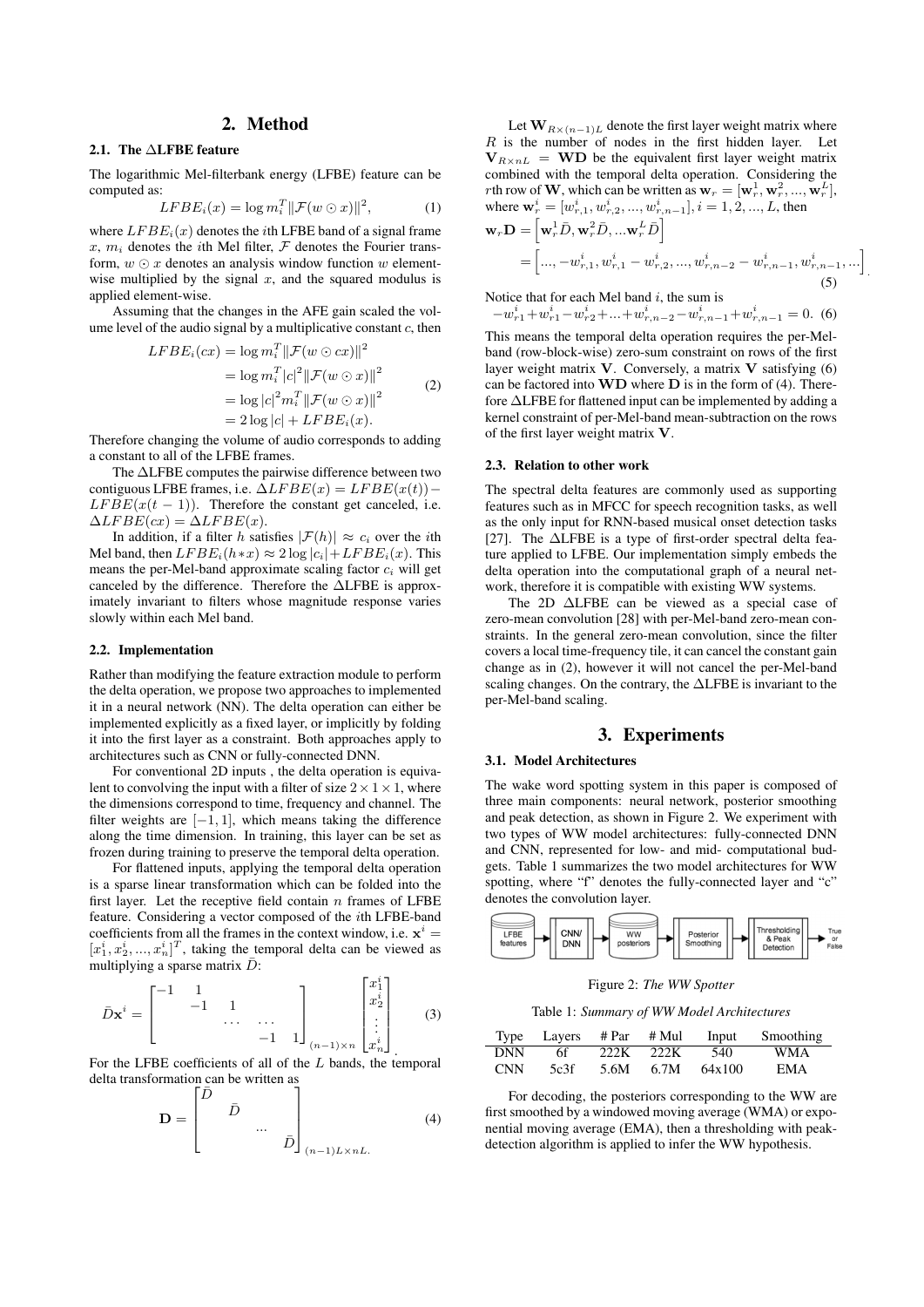

Figure 3: *Spotting "Alexa" with CNN WW models. In both the bottom figures (using* ∆*LFBE), the DET curves are on top of one another, indicating that the WW model with* ∆*LFBE is robust to AFE changes.*

The input audio to the WW spotter is re-sampled at 16KHz and represented by 16-bits signed integers. The LFBE feature is computed every 10 msec with a 25 msec analysis window denoted by  $w$  in (1). The input to the DNN is a 540-dimensional vector from a stack of 80 frames of 20-bands LFBE feature down-sampled by 3 and the input to the CNN model is 100 frames of 64-bands LFBE feature.

#### 3.2. Experimental Setup

The data set for training the WW models is composed of 8.7M annotated speech utterances with 10% augmented with noise corruption to improve the general noise robustness in far-field. For model training we use the standard cross-entropy loss and the ADAM optimizer with learning rate of 0.001 and dropout probability of 0.3. Batch-normalization is applied to all hidden layers.

The original test data is collected from two types of devices: Type A and Type B such that the training set contains data from A but not from B. We used device Type A to study the effects of AFE changes for an existing WW model; and used Type B to study the case when deploying a WW model to a new device. The original test set contains 24341 streams from A and 14495 streams from B. The evaluation metrics reported here are False Rejection Rate (FRR) and false alarm rate (FAR). Absolute values of FAR in this paper are anonymized for confidentiality reasons. The range of used FAR corresponds to the range normally used for production keyword spotting models. We report the two metrics in a detection-error-tradeoff (DET) curve as we tune the operating point (OP) for each model.  $\frac{1}{1}$ 

### 3.3. Data simulation

To create our evaluation data sets representing different AFE gains, we simulate the effects of gain changes by varying the power level of the audio data from the original test set with amplification or attenuation by certain decibels (dB). For 16-bits signed-integer PCM signals, the full-scale power is  $10 \log_{10}(|2^{15}|^2) \approx 90$ dB. We took the scaling step size equivalent to 1 bit shift, which corresponds to double or half the volume in magnitude, and is approximately 6dB  $(10\log_{10} 2^2)$  in power. We sweep the gain changes in {-12dB, -6dB, 0dB, 6dB, 12dB} and created 5 versions of test sets from the original test



Figure 4: *Spotting "Alexa" with DNN WW models. In both the bottom figures (using* ∆*LFBE), the DET curves are right on top of one another, suggesting the performance is preserved regardless of AFE gain changes.*

set collected from device types A and B, respectively.

The scaling in volume may introduce clipping (in amplification) and quantization (in attenuation) noise. We decouple the clipping and quantization with gain changes by applying hard dynamic range compression (HDRC) to the audio before changing the gain. That is, we first shrink the range of the signal to only occupy bits from bth to  $(B - b)$ th bits by zeroing out the least and most significant  $b$  bits, where  $b=2$  corresponds to maximum bit shifts in our experiments, and  $B=15$  is the maximum number of bits of a 16-bits signed-integer representation. Note that only zeroing out the leaset significant bits (LSBs) is equivalent to quantize the signal into  $(B - b)$  bits, and only zeroing out the most significant bits (MSBs) is equivalent to clipping the signal at  $(B - b)$  bits.

#### 3.4. Wake word spotting results

We run experiments of spotting the WW "Alexa" against the test data with simulated gain changes in {-12dB, -6dB, 0dB, 6dB, 12dB}. Figures 3 and 4 show results with the baseline model and ∆LFBE model of CNN and DNN architectures, respectively. In both figures, the top row corresponds to the baseline model and the bottom row corresponds to the ∆LFBE model; the left column corresponds to device type A, which the models are trained on, and the right column corresponds to device type B which is unseen when training the WW model. The OP is denoted by the square-shaped dots on the DET curves.

It can be seen that in both the CNN and DNN cases, the baseline models are sensitive to the gain changes. For CNN-baseline on device A (B), the OP shifts caused relative FAR increase by 19.0% (9.0%) or FRR increase by 34.3% (29.5%)when the gain level varies up to  $\pm 12$ dB. Choosing a new OP along the curve restores the performance, but requires extra tuning effort. For the unknown device B, the gain changes not only caused OP shift, but also the DET curves, which means it is not possible to restore the performance with OP tuning.

In contrast, the models using ∆LFBE show invariance to the gain changes. The DET curves and OPs do not move w.r.t the gain changes, indicating that the desired performance is preserved. The results verify the theoretical analysis in Section 2.

It is worth noting that for an unknown device such as device B, models with ∆LFBE perform slightly better than the baseline models by comparing the curves at 0dB. This suggests that ∆LFBE not only is invariant to AFE gain changes, but also generalizes well to new devices.

<sup>&</sup>lt;sup>1</sup>The experimental results in this paper do not represent the performance of the production Alexa system.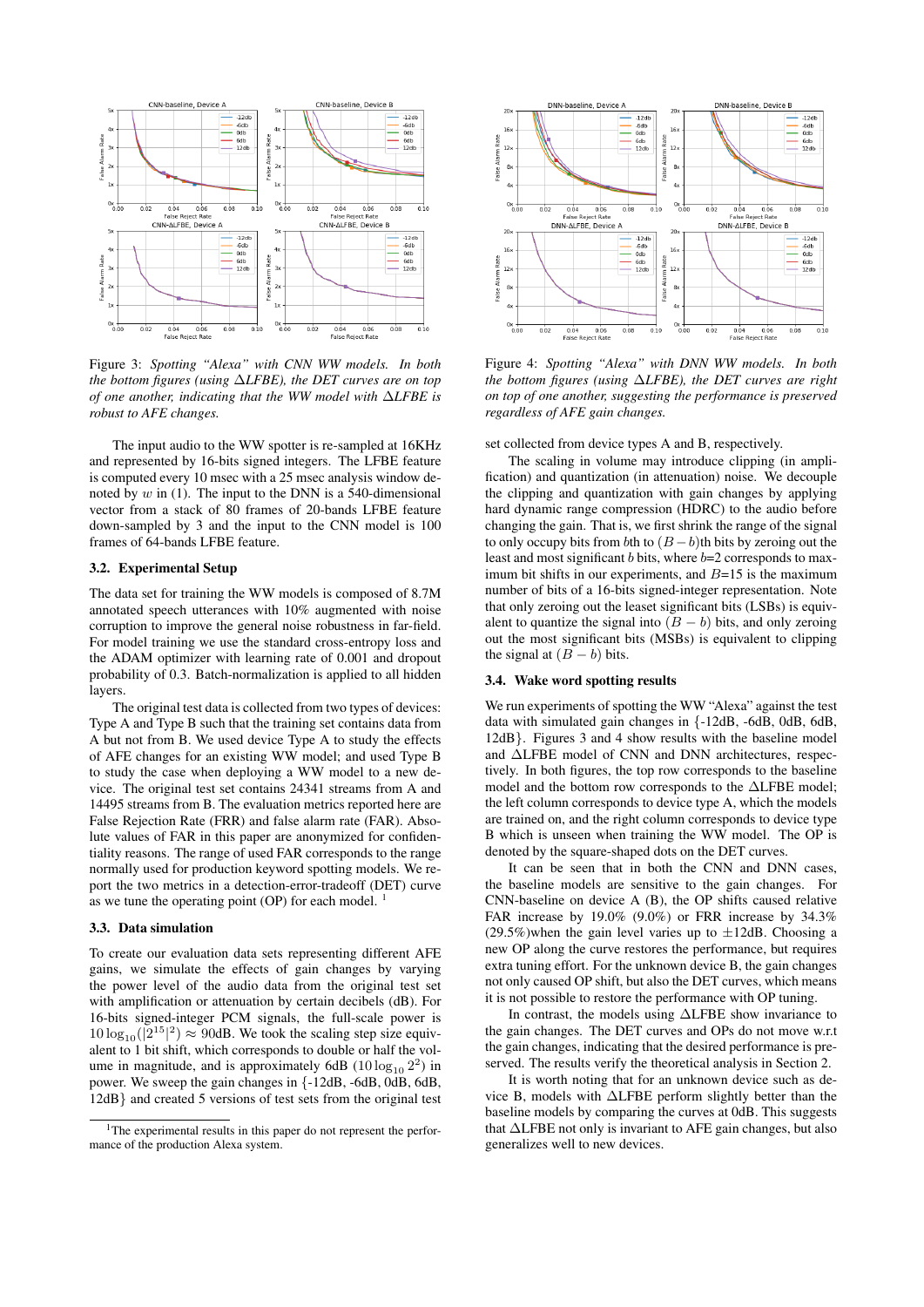

Figure 5: *Scatter plots of decoding scores from CNN.*

We further analyze the decoding scores with and without the gain changes. The decoding score is the value of the smoothed posteriors picked by the peak detection algorithm. Figure 5 shows the scatter plots of the decoding scores with gain changes against the scores without gain changes. It can be seen that the decoding scores from the ∆LFBE models are strongly correlated as the scatters are concentrated on the diagonal line. The Pearson correlation coefficients (denoted by "pr" in Figure 5) also suggest that decoding scores of the ∆LFBE model are less sensitive to the gain changes.

#### 3.5. Effects of data simulation

We are also interested in how realistic it is for the simulated gain change in real data in terms of WW spotting performance. Figure 6 show the DET curves of the original, quantized, clipped and HDRC-processed. We can see that the gaps between the DET curves for both models are negligible, indicating the quantization and clipping noise have limited affects on WW spotting on these data sets, therefore the simulated data is reliable to mimic the AFE gain changes in reality.



Figure 6: *Effects of quantization, clipping and hard dynamic range compression (hdrc).*

Moreover, comparing the two plots in the right column suggests that ∆LFBE helps to close the small gap between the curves of quantized and HDRC, indicating the ∆LFBE further removes the disparity in data simulation.



Figure 7: *Audio tagging results on DCASE2017 Task 2A.*

#### 3.6. Public dataset: audio tagging on DCASE2017

We also study the generalizability of the ∆LFBE feature on an audio tagging task using a public dataset: DCASE2017 Task 2A [29]. It contains 17 classes of warning and vehicle sounds related to driving environments for smart car applications. Classification F1 score is reported. The model is a "ResNet" in [30] which is similar to ResNet-18 in [31] with fewer number of filters in each block (from [64, 128, 256, 512] to [28, 56, 112, 224]). We train models using ADAM optimizer with the initial learning rate of 0.01. For each type of features we ran five trials to compensate the randomness in training process. For evaluation, on top of the original test set (0dB), we simulated test sets with gain changes in {-18dB, -12dB, -6dB, 6dB, 12dB, 18dB}.

The bars and error bars shown in Figure 7 are the averaged F1 and standard deviation over 5 trials. Models using LFBE features (blue bars) are very sensitive to gain changes. There are significant relative decreases in F1 score for gain of 18dB  $(-10.27%)$  and  $-18dB$   $(-6.72%)$ . On the contrary, models using ∆LFBE (orange bars) have consistent performance across different gains. Shorter error bars for models using ∆LFBE indicate that it brings less variance across different trials.

One interesting observation is that when the gain is small (- 6dB, 0dB, 6dB), models using LFBE outperform ∆LFBE. We hypothesize that this performance degradation is due to the lack of proper finetuning on hyper-parameters. This proof of concept experiment is designed to show the robustness to the effects of AFE gain changes on a public datasets, so we did not put much efforts to finetune the hyper-parameters.

### 4. Conclusions

In this paper we study the influence of audio front-end (AFE) variation on far-field wake word (WW) spotting and propose a modeling approach for AFE gain invariant WW spotting. For edge devices such as smart speakers, AFE improves the SNR of the signals from complex acoustic environments and helps to mitigate the challenges in far-field. Since the wake word spotter depends on the AFE, any change in AFE may cause degradation in wake word performance. In this paper we proposed a novel approach called ∆LFBE by implementing new modeling architectures which are equivalent to taking the temporal difference of contiguous input LFBE frames. We showed both in theory and by experiments that the ∆LFBE effectively eliminates the influence by AFE gain changes and stabilizes the performance of WW spotting . The ∆LFBE feature decouples AFE design and WW model building and helps to deploy WW models to devices with different AFEs. Besides WW spotting, the benefits of the ∆LFBE generalize to other tasks such as audio tagging.

The ∆LFBE not only provides invariance to AFE gain changes, but additional Mel-band-wise invariance. Future work includes exploring the effects of ∆LFBE in other types of AFE changes in real use cases.